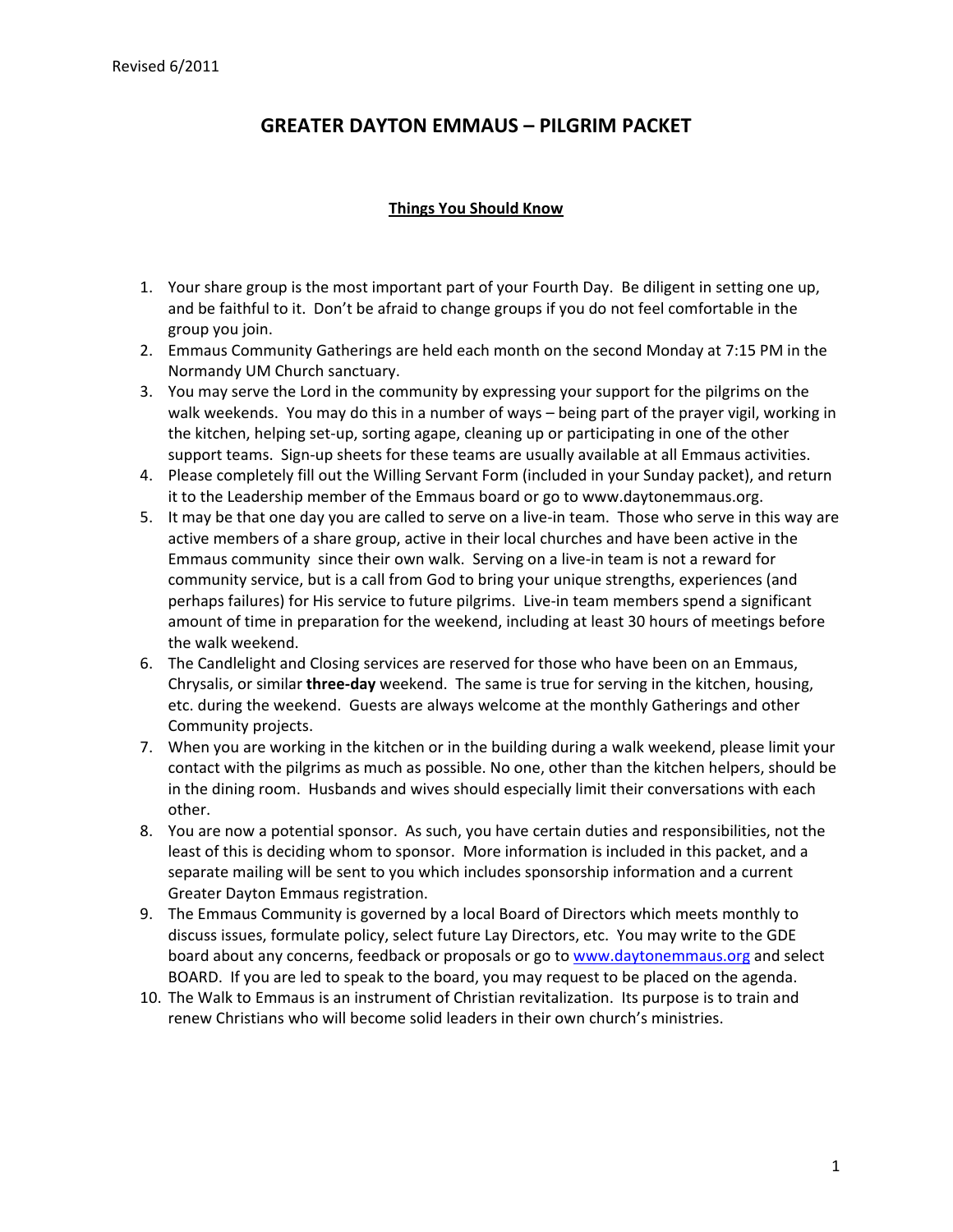#### **Some Guidelines for Sponsors**

Here are a few suggestions for "recruitment" that should increase your effectiveness, help you properly interpret Emmaus, and assist you in your responsibility in sharing God's grace as a sponsor.

If your friend is not part of a local congregation, he or she should first become active there. The purpose of Emmaus is to strengthen the local congregation by strengthening and renewing individual Christians. Perhaps you can invite the potential pilgrim, your friend, to worship with you ("Make a friend, be a friend, bring a friend to Christ.")

Second, if your friend is married, talk with husband and wife together about participating in the Walk to Emmaus. They should make the decision together, and their applications should be turned in together if at all possible.

Make plans to bring your pilgrim to the church on Thursday evening for "Send Off" to demonstrate that you are personally interested in their attendance. Your demonstrated care by bringing them, helping with suitcases, registration, making their bed, and sharing in the Thursday evening activities is a form of prayer and sacrifice.

During the weekend, you (and your family) become a substitute for the pilgrim. Leave your phone number with the spouse at home. Do something special for him/her during the weekend like giving him/her a few hours out during the day for personal time. Share a meal with your pilgrim's family. Let the pilgrim's spouse know that you love and care for them, too.

Finally, you have responsibilities to the pilgrim. These will be detailed in a letter to you when your pilgrim accepts a weekend spot. Pray for him/her during the weekend. Write him/her a letter of love and care. Support your pilgrim with your presence at the Saturday evening worship service (8:30 pm) and on Sunday at Closing (4:30 pm).

When the weekend is over, be sure to follow up with your pilgrim by helping him/her become active in a share group and active in the life of the Emmaus community. Bring your pilgrim to the next Gathering and show him/her the sign-up sheets for the Prayer Vigil as well as the Kitchen and Housing teams.

Remember, the Walk to Emmaus is not for everyone. These three days cannot rectify every problem marriage, enthuse every disenchanted church member, or make saints of sinners. It is not a hospital. The Walk to Emmaus is designed to change environments through Christian leaders. Its primary purpose is not to be proclaimers of the Gospel, but to renew Christians who can then proclaim the Gospel to the world. We encourage you to sponsor those who can carry out this task.

After attending sponsorship training you may then begin to sponsor others on the Walk to Emmaus. Sponsorship training is usually offered before the Gathering which is held the second Monday of the month.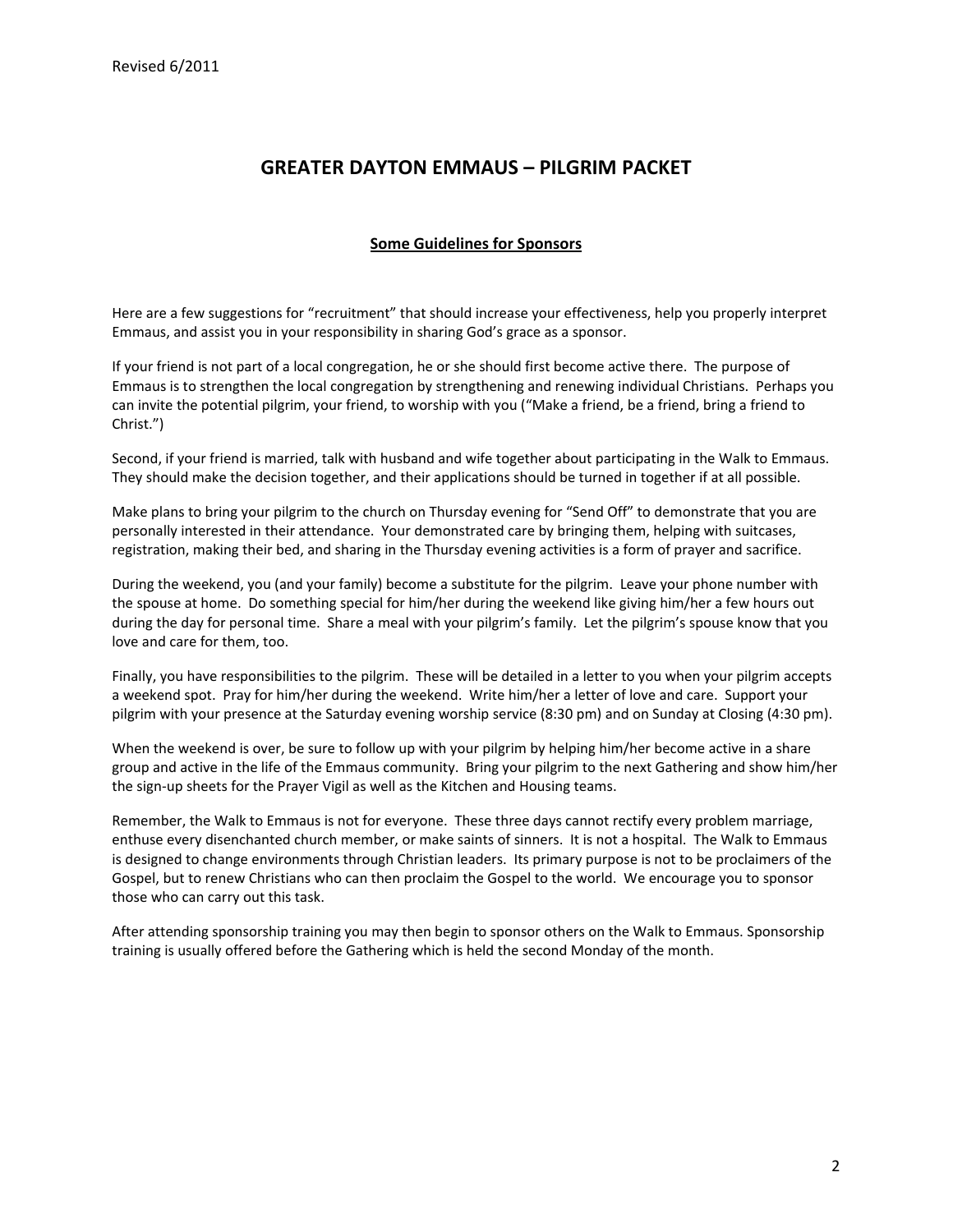#### **Points to Remember**

Do not develop a "holier than thou" attitude. The Walk to Emmaus is only one of many instruments of holiness.

Do not pester people (especially clergy) to attend the Walk to Emmaus. This often creates the impression that the Walk to Emmaus is necessary for salvation. (And it is not!)

Do not compare the Walk to Emmaus with a retreat. Unlike a retreat, the Walk to Emmaus is a "once‐in‐a‐lifetime" experience. They are **two different** instruments of renewal which should complement each other.

Do not form a clique or special society among yourselves. This is not Christ-like and is repugnant to those who have not had the opportunity to attend the Walk to Emmaus or who are not interested.

Do not act as though the Emmaus community is a secret society. When others ask about it, **tell them.** Answer any questions, explain what Emmaus is for, and share with them what it meant to you.

Offer your services, whatever they may be, to your pastor. Together with him/her and other parishioners, you are the Church in your area. You need the pastor and he/she needs you to be involved in personal ministry. Do not be negative or critical of his/her plans or programs. You may not have all the facts. If you have concerns, go to your pastor directly to seek reconciliation and understanding on the issues.

When you wish to seek spiritual counsel or to talk over a matter with your pastor, be courteous and ask when it would be convenient to meet together. He/she is your servant, yes, but the pastor also has many other persons to serve. Do not think you are special because you have attended an Emmaus weekend.

Attend your weekly share group and monthly Emmaus Gatherings. Emmaus does not pretend, nor is it able, to give a complete Christian formation in just three days. If you think you "have arrived" after three days, you are wrong! You have just begun anew.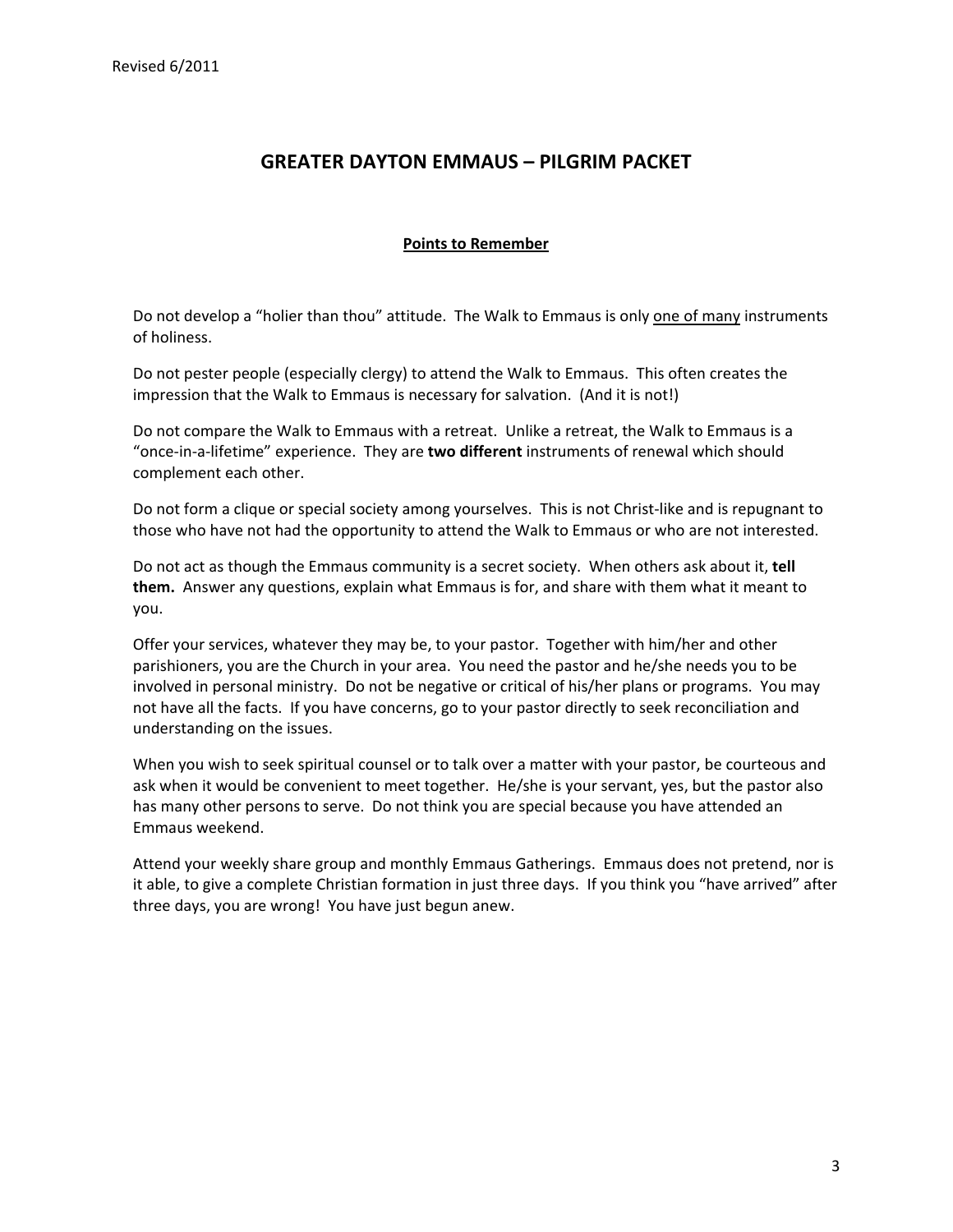# **Christian Broadcasters**

| ٠ | <b>WRFD</b> | AM | 880        | Worthington/Columbus |
|---|-------------|----|------------|----------------------|
|   | <b>WTSJ</b> | AM | 1050       | Cincinnati           |
|   | <b>WMMX</b> | AM | 1100       | Dayton               |
|   | RADIOU      | FM | 88.7       | Columbus             |
|   | <b>WQRP</b> | FM | 89.5       | Dayton               |
|   | <b>WCDR</b> | FM | 90.3       | Cedarville           |
|   | <b>WCVO</b> | FM | 104.9      | Columbus             |
|   | <b>WAKW</b> | FM | 93.3       | Cincinnati           |
|   | <b>WFCJ</b> | FM | 93.7       | Miamisburg/Dayton    |
|   | <b>WOKL</b> | FM | 96.9       | Troy                 |
|   | <b>WORI</b> | FM | 90.1       | Cincinnati           |
|   | WEEC        | FM | 100.7      | Springfield          |
|   | <b>WHKC</b> | FM | 91.5       | Columbus             |
|   | <b>WNLT</b> | FM | 104.3      | Cincinnati           |
|   | <b>WFCO</b> | FM | 90.9       | Lancaster            |
|   | <b>WJYW</b> | FM | 88.9       | Greenville           |
|   | <b>WPOS</b> | FM | 102.3      | Findlay              |
|   | <b>WLRY</b> | FM | 88.9       | Lancaster            |
|   | <b>WTGN</b> | FM | 97.7       | Lima                 |
|   | <b>WYSM</b> | FM | 89.3       | Lima                 |
|   | KLOV        | FM | 107.1      | Springfield          |
|   | <b>WKOI</b> | TV | Channel 43 | Richmond             |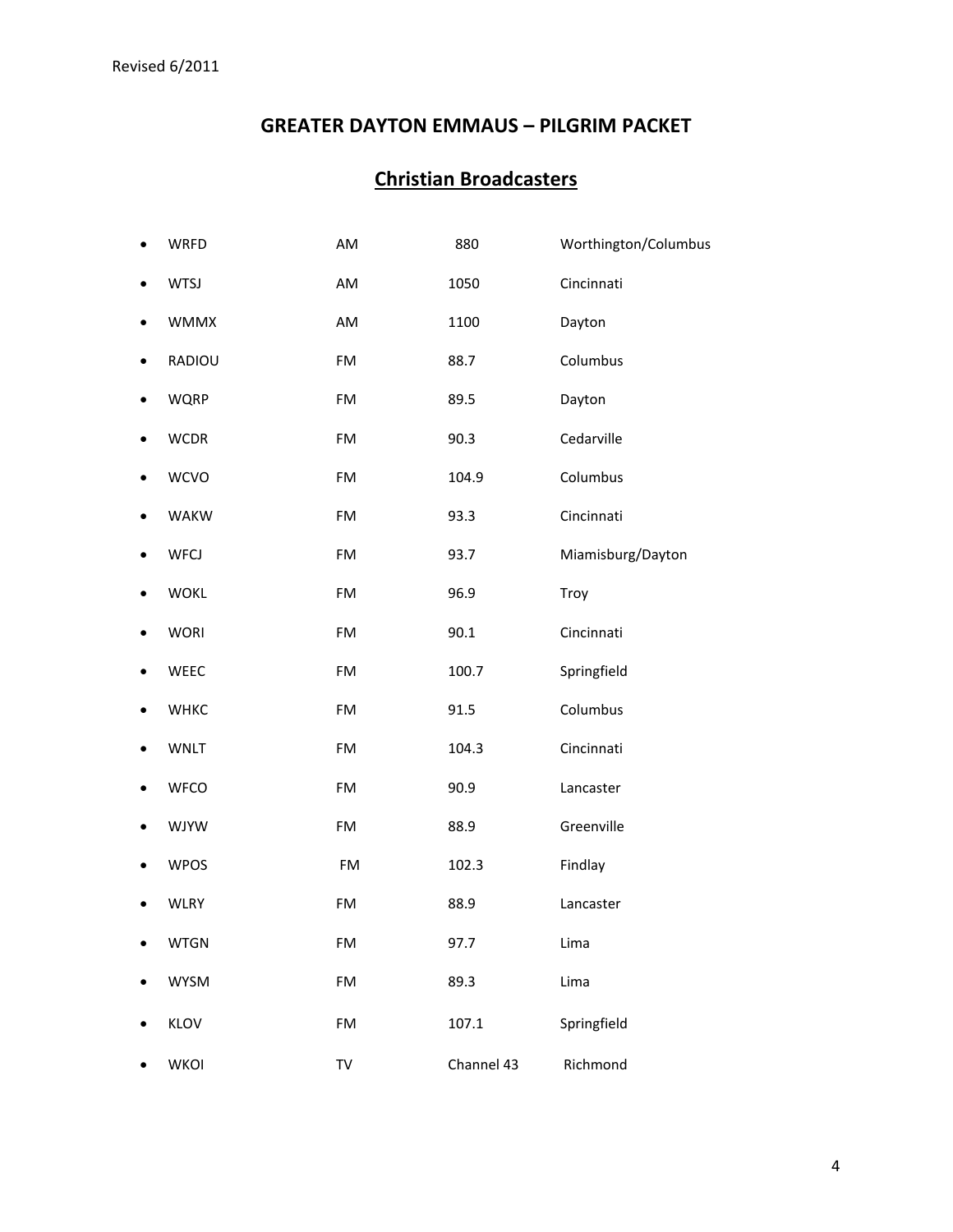### **Christian Booksellers and Gift Stores**

**Life Way Christian Store--**5731 Chantry Drive, Columbus, OH 43232, (614) 861-7420 **Berean Christian Stores--**717 Cincinnati Mills Drive, Cincinnati, OH 45240, (513) 671-0300 **Berean Christian Stores--**9415 Meridian Way, West Chester, OH 45069, (513) 729-1500 **Family Christian Stores--**7633 Mentor Avenue, Mentor, OH 44060,(440) 951-5859 **Family Christian Stores--**Towne Mall, Middletown, OH 45042, (513) 424-1593 **Christian Book & Gift Store--**438 Tiffin Avenue, Findlay, OH 45840, (419) 422-6116 **Lifeway Christian Stores--**1657 Georgesville Square, Columbus, OH 43228, (614) 851-8400 **Lifeway Christian Stores--**8735 Lyra Drive, Columbus, OH 43240, (614) 880-9822 **Family Christian Stores--**Loveland, OH 45140, (513) 583-5100 **Rehoboth Christian Store Inc--**645 Northland Boulevard, Cincinnati, OH 45240, (513) 542-2290 **Faith Christian Bookstore--**4 E Main Street, Fairborn, OH 45324, (937) 878-1073 **Gospel Book Store--**4925 W Main, Berlin, OH 44610, (330) 893-2523 **Family Christian Book Store--**403 E Kemper Road, Cincinnati, OH 45246, (513) 671-2129 **Family Christian Book Store--**1 Prestige Plaza Drive, Miamisburg, OH 45342, (937) 435-0583 **Family Christian Book Store--**2742 N Fairfield Road, Dayton, OH 45431, (937) 426-2882 **Family Christian Book Store--**9657 Colerain Avenue, Cincinnati, OH 45251, (513) 741-4433 **Life Way Christian Store--**1657 Georgesville Square, Columbus, OH 43228, (614) 851-8400 **Family Christian Stores--**403 East Kemper Road, Springdale, OH 45246, (513) 671-2129 **Life Way Christian Store--**5731 Chantry Drive, Columbus, OH 43232, (614) 861-7420 **Family Christian Book Store--**4530 Eastgate Boulevard 612, Cincinnati, OH 45245, (513) 752-6251 **Dayton Church Supply Inc--**136 E 3rd Street, Dayton, OH 45402, (937) 223-2521 **Family Christian Book Store--**9938 Waterstone Boulevard, Cincinnati, OH 45249, (513) 583-5100 **Bibles & Books--**486 Batavia Road, Cincinnati, OH 45244, (513) 528-3982 **Triune Books & Bibles--**1326 Tennessee Avenue Suite 1, Cincinnati, OH 45229, (513) 242-7451 **Integrity Bibles and Books--**186 E Moler St, Columbus, OH 43207, (614) 559-3883 **Timeless Treasures Christian Books & Gifts--**2794 County Road 313, Bluffton, OH 45817, (419) 477-5102 **Lighthouse Christian Books--**232 N Main Street, Marysville, OH 43040, (937) 644-1188 **Grace Christian Bookstore--**1210 East Ash Street, Piqua, OH 45356, 937) 773-5315

**Cokesbury Book Store--** 4501 Denlinger Rd., Dayton, Ohio 45426, (937) 837-2300 (located in United Theological Seminary)

**Scripture Supply Shop--**6453 Monroe Street, Sylvania, OH 43560, (419) 882-4591 **Trinity Church Supply Co--**3727 Saint Lawrence Avenue, Cincinnati, OH 45205, (513) 471-6626 **Banks Church Supplies--**3735 Woodland Avenue, Cincinnati, OH 45209, (513) 351-0338 **Hillsboro Book & Bible--**114 N High Street, Hillsboro, OH 45133, (937) 393-8002 **Cokesbury Books & Church Supply--**194 Graceland Boulevard, Columbus, OH 43214, (614) 436-5636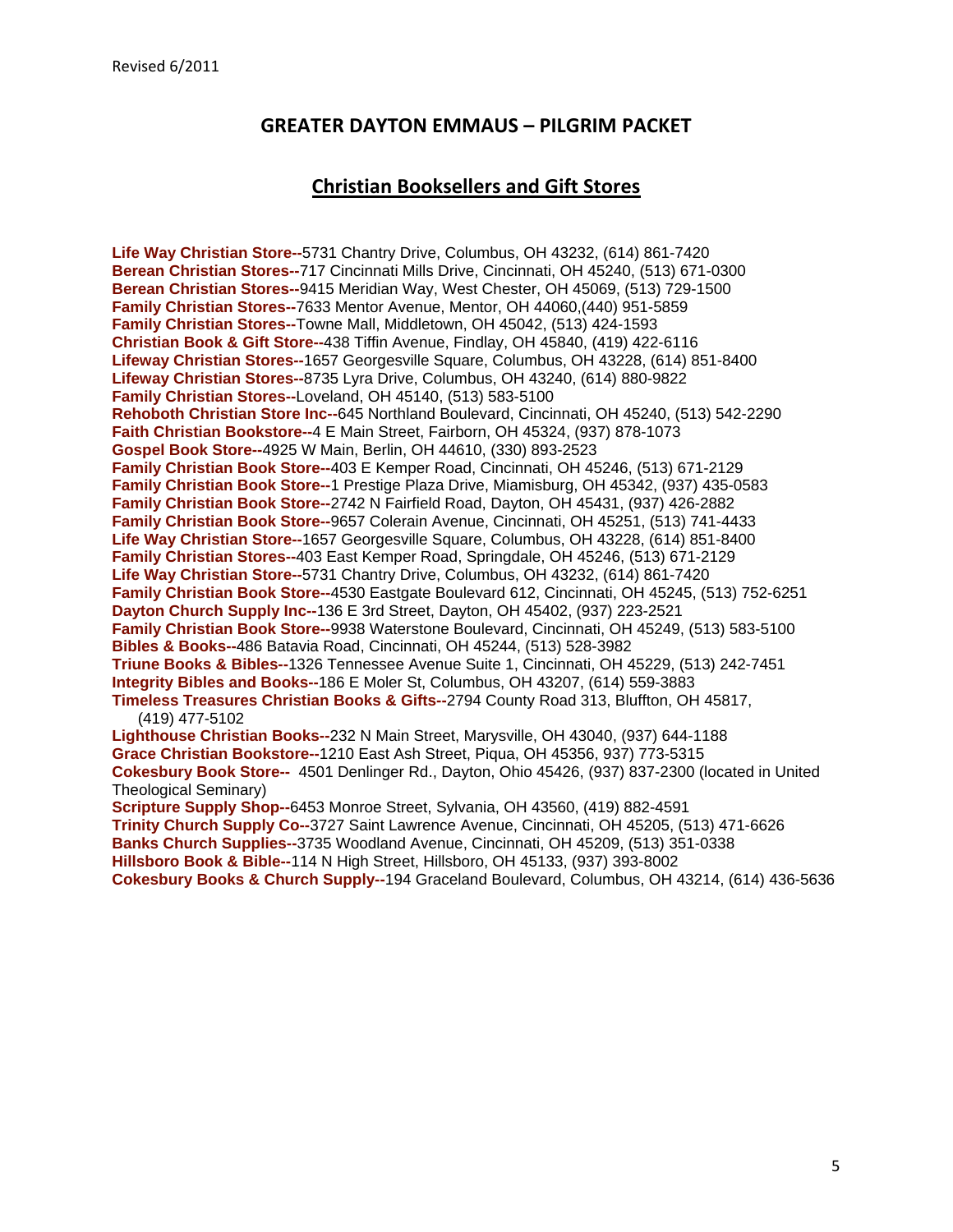#### **Monthly Emmaus Gatherings in Ohio**

| Central Ohio  | $2nd$ Tuesday           | 7:00 pm     | First UMC Maryville                | 937-642-4712              |
|---------------|-------------------------|-------------|------------------------------------|---------------------------|
|               |                         |             | 207 S. Court St.                   |                           |
|               |                         |             | Marysville, OH 43040               |                           |
| Cincinnati    | $1st$ Thursday          | 7:30 pm     | <b>Hyde Park Community</b>         | 513-871-1345              |
|               |                         |             | <b>UMC</b>                         |                           |
|               |                         |             | 3020 Erie Ave.                     |                           |
|               |                         |             | Cincinnati, Oh 45208               |                           |
| Greater       | $2nd$ Tuesday           | 7:30 pm     | First UMC                          | 937-642-4712              |
| Columbus      |                         |             | 207 S Court St.                    |                           |
|               |                         |             | Marysville, OH 43040               |                           |
| Greater       | $2nd$ Monday            | 7:15 pm     | <b>Normandy UMC Church</b>         | 937-433-1636              |
| <b>Dayton</b> |                         |             | 450 Alex-Bell Rd.                  |                           |
|               |                         |             | Dayton, Oh 45459                   |                           |
| Enon          | $1st$ Monday            | 7:30 pm     | Enon UMC Church                    | 937-864-1578              |
|               |                         |             | 85 Broadway                        |                           |
|               |                         |             | Enon, OH 45323                     |                           |
| Findlay       | $3rd$ Tuesday           | 7:00 pm     | St. Marks UMC                      | 419-422-4236              |
|               |                         |             | 800 S. Main St.                    |                           |
|               |                         |             | Findlay, OH 45840                  |                           |
| Northwest     | Check dates for         | 6:30 pm     | Delta UMC,                         |                           |
| Ohio          | Gathering at            |             | 101 Northwood Drive                | WebServant@NWOEmmaus.     |
|               | www.nwoemmaus.          |             | Delta, OH 43515                    | com                       |
|               | com                     |             |                                    |                           |
| Reynoldsburg  | $1st$ Tuesday           | 7:15 pm     | Reynoldsburg UMC                   | 614-866-5864              |
|               |                         |             | 1636 Graham Rd.                    |                           |
|               |                         |             | Reynoldsburg, OH                   |                           |
|               |                         |             | 43068                              |                           |
| Greater       | 2 <sup>nd</sup> Tuesday | 7:00 pm     | Sidney, First UMC                  | 937-492-9136              |
| Sidney        |                         |             | 230 E. Poplar St.                  |                           |
|               |                         |             | Sidney, OH 45365                   |                           |
| Greater       | Check dates for         | 7:00 pm     | <b>Trinity UMC</b>                 | Email: tetigner@gmail.com |
| Scioto Valley | Gathering at            |             | 24 South Mulberry<br>Street        |                           |
|               | www.gsvemmaus.          |             | Chillicothe, OH 45601              |                           |
|               | org<br>3rd Sunday       |             |                                    | 937-322-2527              |
| Springfield   |                         | 2:00 pm     | High Street UMC<br>215 E. High St. |                           |
|               |                         |             | Springfield, OH 45505              |                           |
| Southern      | Varies-call             | Varies-call | Malta UMC                          | 740-962-4596              |
| Ohio          |                         |             | 390 S. Main                        |                           |
|               |                         |             | Malta, OH 43758                    |                           |
| Wilmington    | 2 <sup>nd</sup> Tuesday | 7:00 pm     | Wilmington UMC                     | 513-382-1465              |
|               |                         |             | 50 East Locust                     |                           |
|               |                         |             | Wilmington, OH 45177               |                           |
| Urbana        | $4th$ Sunday            | 7:30 pm     | Urbana UMC                         | 937-653-3741              |
|               |                         |             | 208 N. Main                        |                           |
|               |                         |             | Urbana, OH 43078                   |                           |
|               |                         |             |                                    |                           |

Call to verify time and location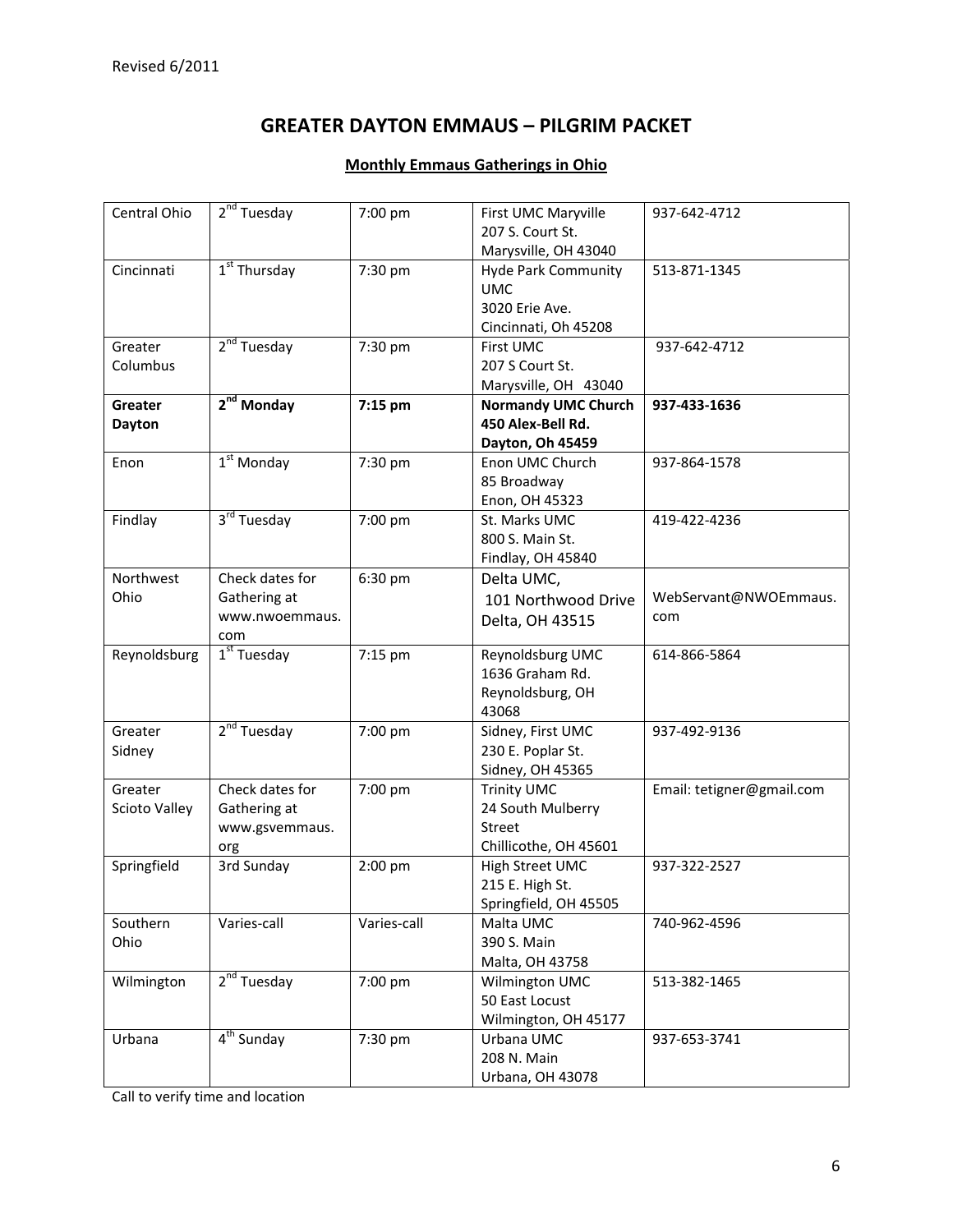## **Greater Dayton Emmaus‐Pilgrim Packet**

#### **History of Cursillo and Emmaus**

The Cursillo (pronounced coor‐see‐o) was developed in Spain during the 1940s as an instrument of spiritual renewal. Cursillo de Cristianda, the full name of the Cursillo, means "short course in Christianity". The Cursillo weekend is a highly structured, well thought out method of providing the participants with an opportunity to reflect on their own faith, while giving them some insights as to where they are headed. The joint effort of laity and clergy seeks to develop and renew Christian church leaders.

A Cursillo is an encounter with Christ in which the participant becomes a part of a beautiful community abounding in God's grace. The Cursillo movement was born in the Roman Catholic Church. Then, as Catholic centers started accepting applications from Protestants, interest grew in making the Cursillo experience available to all Protestants.

Because of its interest in the Cursillo movement, the Upper Room, an agency of the United Methodist Church, sponsored two model Cursillos in Peoria Illinois. These two events were held under the guidance and helpful leadership of the Peoria Diocese and their Spiritual Director, Fr. Thomas Henseler. As a result, the Upper Room Cursillo community formed in Nashville with the help of the Nashville Catholic Cursillo movement and Fr. Charles Giacosa.

As the Upper Room Cursillo developed, it was greatly aided by ecumenical Cursillos across the country. Not only was the Cursillo an effective tool in energizing disciples for ministry in the local congregations, it was a tremendous experience in sharing the fundamental nature of the common faith in the Christian community.

In 1981, by mutual agreement between the National Secretariat of the Roman Catholic Cursillo movement and the Upper Room, the name of the Upper Room Cursillo was changed to the Walk to Emmaus. Thus began the life of the Upper Room Emmaus movement in equipping knowledgeable church leaders with piety and spiritual renewal.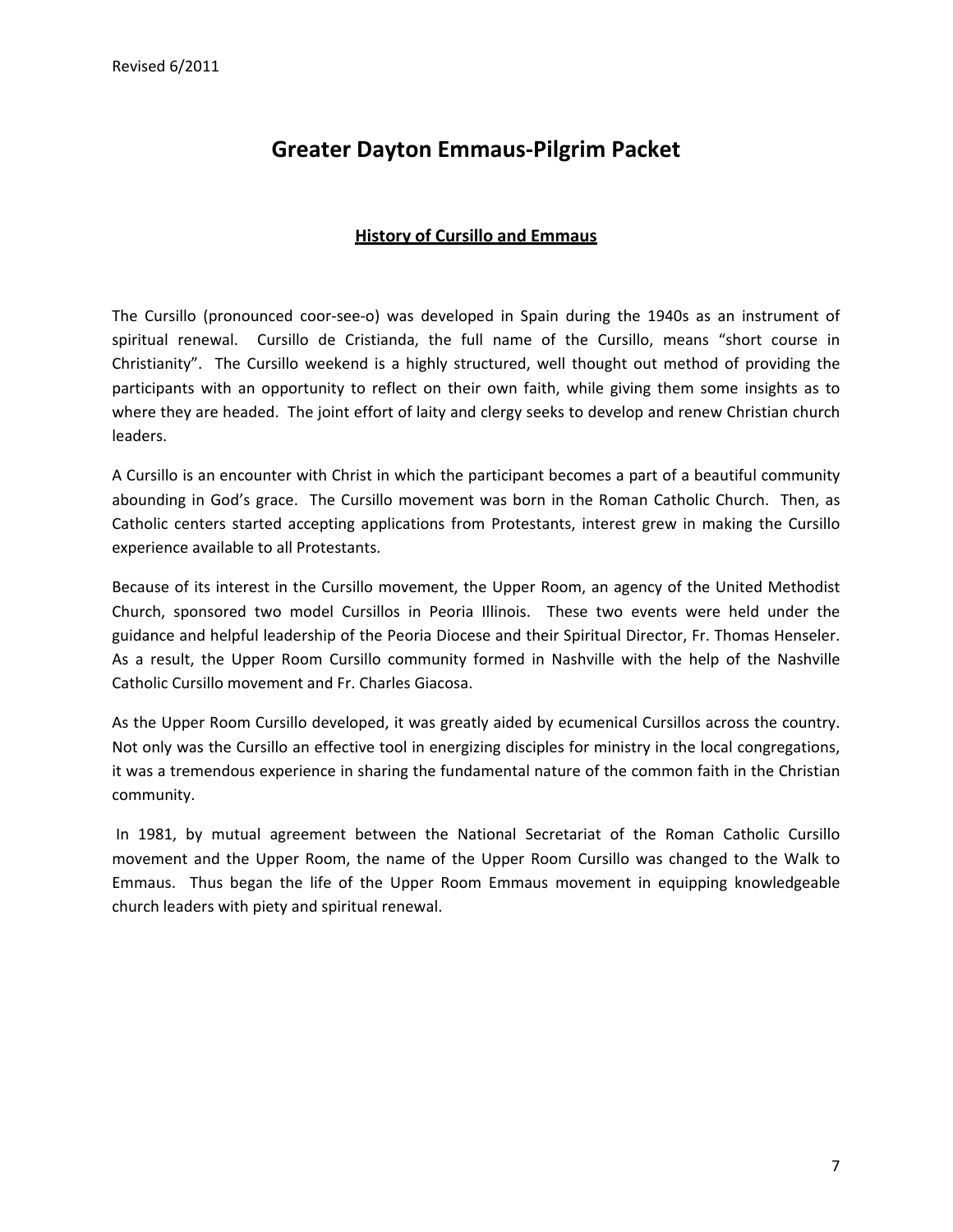#### **Live‐ in Selection Process**

Have you ever wondered how the live-in teams are selected? Each Emmaus Community implements a procedure based on recommendations from the Upper Room's handbook on Emmaus. The following summary explains that process for the Greater Dayton Emmaus Community.

First, let's review the Emmaus Lay Team and the process for developing the skills for team participation.

Normally, there are 25 lay team members, and about six of them are serving for the first time. A team usually consists of a Lay Director (LD), 3 Assistant Lay Directors (ALDs), a Music Director (MD),Assistant Music Director (AMD), 6 Table Leaders (TLs), 6 Assistant Table Leaders (ATLs),4 people who serve in Logistics (LOGs), and 2 Prayer servants (PS).

According to the handbook, there is a set pattern for live-in team service. This pattern establishes a sequence for serving in the primary roles of a live-in team. This sequence (or "progression") ensures that the live‐in team is properly trained and equipped for the weekend. Here is how it works:

A person's first experience as being part of the live‐in team will almost always be as an Assistant Table Leader (ATL).

After serving as an ATL, a person may be asked to serve as a Table Leader and to give a talk. (If they are gifted with certain talents, a person might be asked to serve as a Music Director. This person would still have served as an ATL

first. The MD's role is a "specialized" role, and is not part of the normal progression.)

To serve as an ALD, a person must have already served as a Table Leader and given a talk. Of the three ALDs, one (or two) of them must have served as an ALD before.

To serve as LD, a person must have already served as an ALD two times. This person's total previous team experience would include a minimum of serving as an Assistant Table Leader, Table Leader, ALD and ALD again. This should make him/her sufficiently prepared to lead a team as it prepares for a walk weekend.

To serve as PS, a person should have served on at least 3 live‐in teams; be spiritually mature and have a reputation of a person of prayer.

The final team positions are those for live-in Logistics help. (These people perform a number of critical "behind the scenes" tasks during the weekend). These jobs are not part of the progression, and are filled by at least one experienced team member. LOGs primarily serve outside the conference room during the weekend.

From each walk, there are about 25 people who could become ready to serve on a team at some time. Since about six people on any live‐in team are "first timers", only 20% of those who could be eligible would ever serve in this way. Because people from many different walks may all be ready to serve on a team, far less than 20% are asked to serve the first time on any particular walk.

On average, of the 25 pilgrims on a walk, 20% will someday serve as assistant Table Leaders,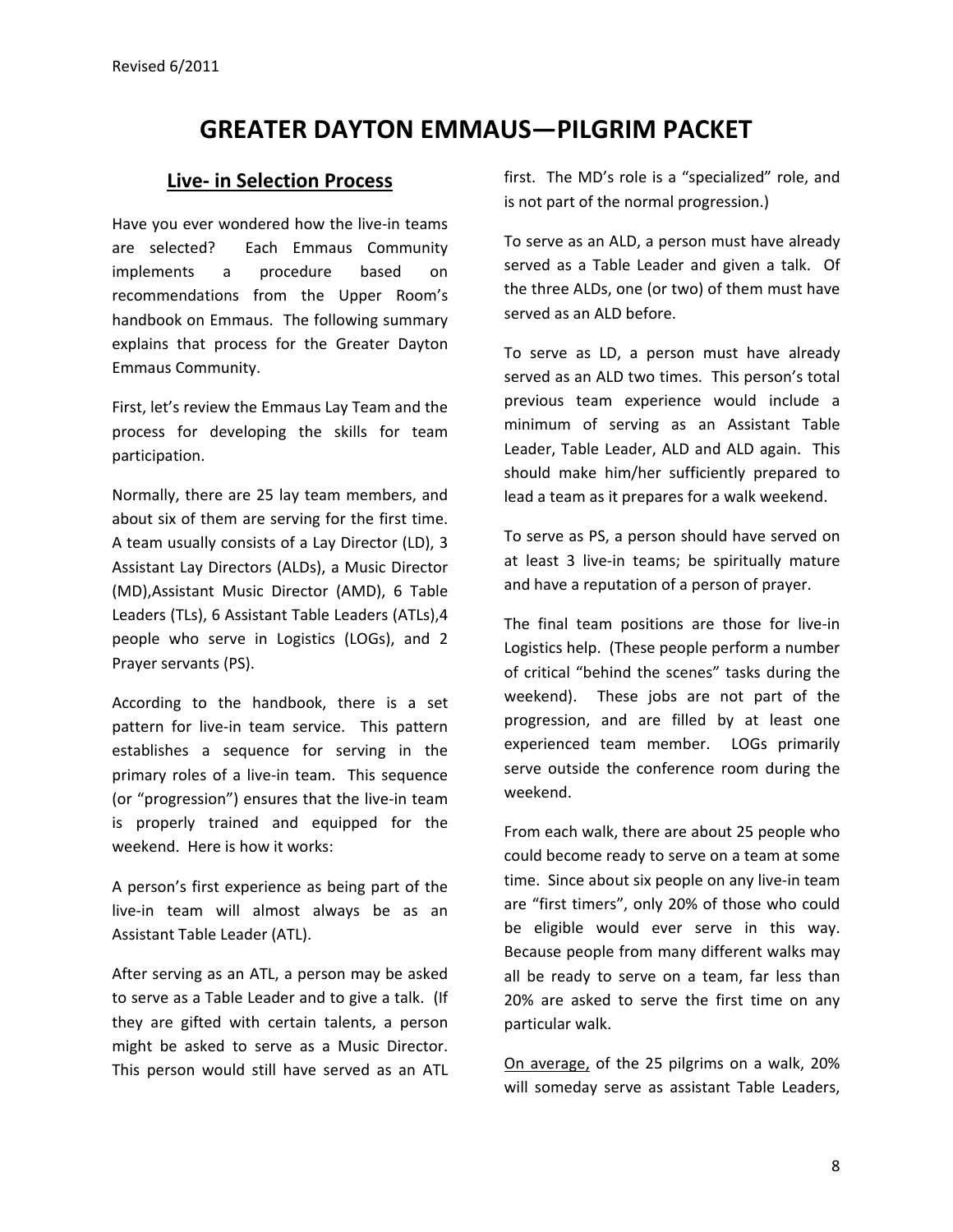15% will serve as Table Leaders, 6% will serve as ALDs and only 3% ever serve as a Lay Director.

Fortunately, producing LDs is not the goal of Emmaus. Rather, Emmaus strives to build up the leadership of the local church. Since the Body of Christ is made up of many different parts, it is important for each of us to recognize and use our talents without comparing them to the talents of others. Through prayer, God's will may be discerned and through our obedience He will be glorified.

**How does someone get on a Greater Dayton live-in team?** Those chosen are prayerfully selected from a list of people who have filled out a Willing Servant form and meet some basic requirements for each team position.

**How do I know if my name is on the list?** Each person who is interested in serving on a live‐in team needs to complete a Willing Servant form. This form is submitted every 2 years and lets prospective team members express their interest and identify skills appropriate to live‐in team service. This form should be sent to the Leadership Chair or if submitted online at www.daytonemmaus.org, then a confirmation is sent to you. This information is entered into the database and will ensure that your name appears on the proper list. If you have served on a Greater Dayton team in the past, your prior team service is recorded. If you have served on a team in some other community, you should include that information on the Willing Servant form.

**My name is on the list. Are there other requirements?** Active participation in both the local church and in a share group is mandatory for all team members.

**How about community service?** It is important for team members to understand what it means to be a servant. It is also important for them to be familiar with the "behind the scenes" aspects of an Emmaus weekend. Both of these are accomplished by serving on various work teams (Social, Housing, Kitchen, etc.) that deal with the activity outside the conference room. It takes time to gain this experience, and so approximately one year is recommended between when a person takes the walk and when they become eligible to serve on a Live-in team. This gives people plenty of opportunities to become familiar with the flow of the weekend.

**How is the Lay Director chosen?** Using the list of those who are eligible, the Board Vice‐Chair, who also serves as Chair of the Team Selection Committee (TSC), prepares a list of three or four names for possible LD service. (Sometimes this is the entire eligible list). This list is presented to the Executive Committee (Board Chair, Vice‐ Chair, Secretary and Treasurer) and Spiritual Directors for input. These names are then presented to the entire board who, through prayer, approves the final order in which potential LDs will be called and asked to serve.

**Then, how is the rest of the team chosen?** Once the LD is determined, the Team Selection Committee (TSC), a group of active community members who have extensive team experience and a good knowledge of community members, meet to review lists of people who have expressed an interest in serving on the various team positions (through their Willing Servant form) , and are eligible for the positions.

At this meeting, specific individuals are recommended as potential team members. These recommendations come from TSC a combination of the TSC members' knowledge of